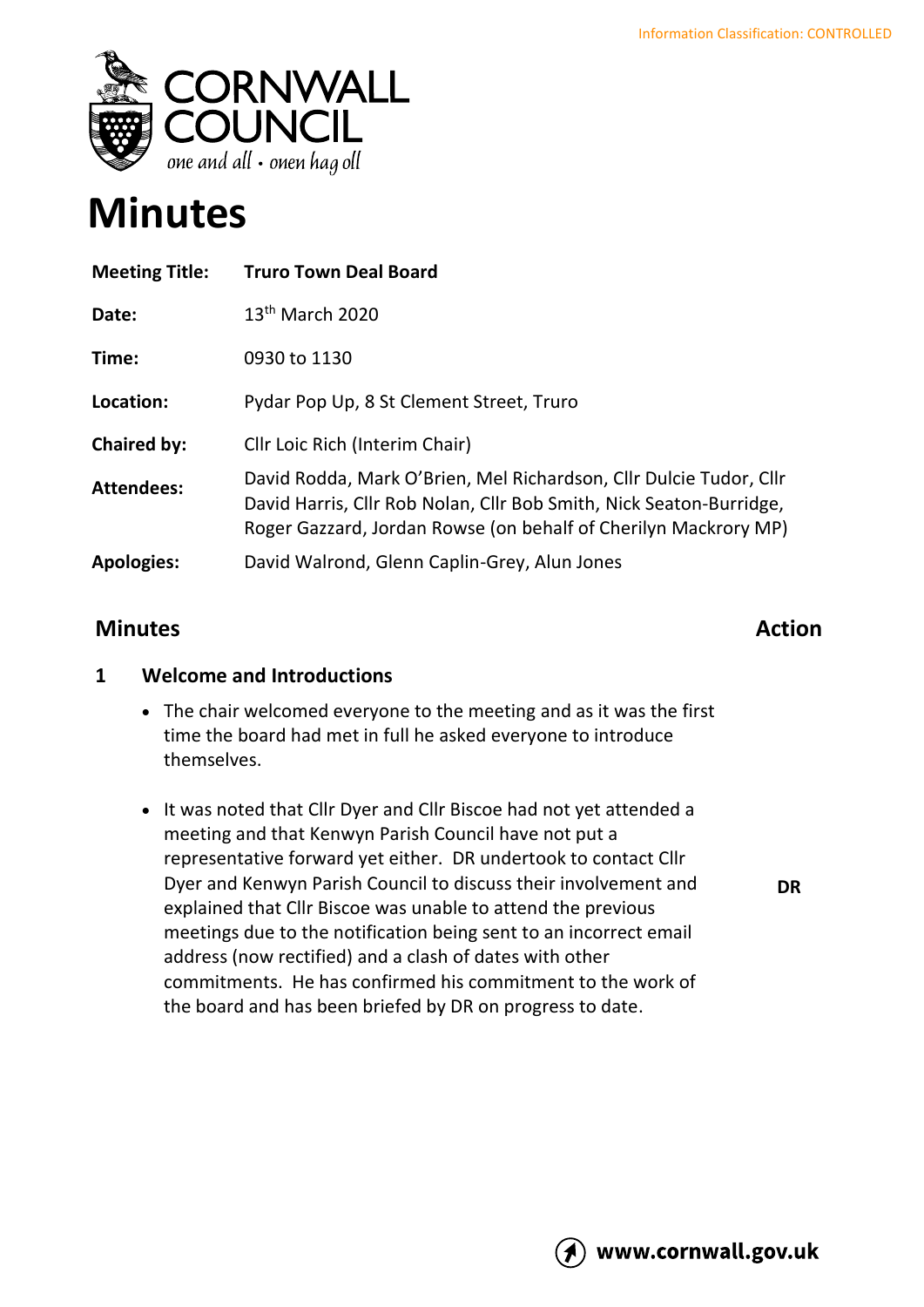# **Minutes Action**

**DR**

### **2 Update on the Towns Fund**

- DR explained that there had been no further formal guidance issued about the Towns Fund by Government. However, from his discussions with Government he could report that:
	- a) The revised coverage map had been agreed
	- b) That Government would be looking closely at the processes involved in creating the Town Deal Board, its code of conduct, terms of reference, transparency, etc
	- c) That Government would be looking closely at the processes involved in creating the Town Investment Plan to ensure that it is both evidenced based and informed by extensive community consultation
	- d) The recruitment of the Co-ordinator is underway with interviews planned for the  $24<sup>th</sup>$  of March. As it may be a joint post with St Ives DR informed the board that the interview panel will be made up of himself and one public sector and one private sector rep from both St Ives and Truro. Whilst the final decision on the appointment would rest with DR he would consider the views of panel members. DR reminded the board that a joint appointment would only work if all panel members agreed on the same candidate.

DR confirmed that MR and BB would be representing the Truro Town Deal Board on the interview Panel as they had previously volunteered to be involved. However, it was suggested and agreed by those present that it would be beneficial to have panel members who had been involved in all the discussions and meetings to date as they would be better placed to assess the candidates. Increasing the size of the panel to 7 (as there would need to be equal representation from St Ives) was not possible so DR was tasked to speak to BB and ask him to step down from the panel so that LR (as interim chair of the board) could take his place.

#### **3 Private, Community and Voluntary Sector representation**

- DR informed the board that they had received 10 EOI's and to balance the membership they needed to select at least 7 new members.
- Each voting member of the board was asked to give the scores for each sub category of the score sheet for each candidate and an average score was derived as a consensus view of the Board.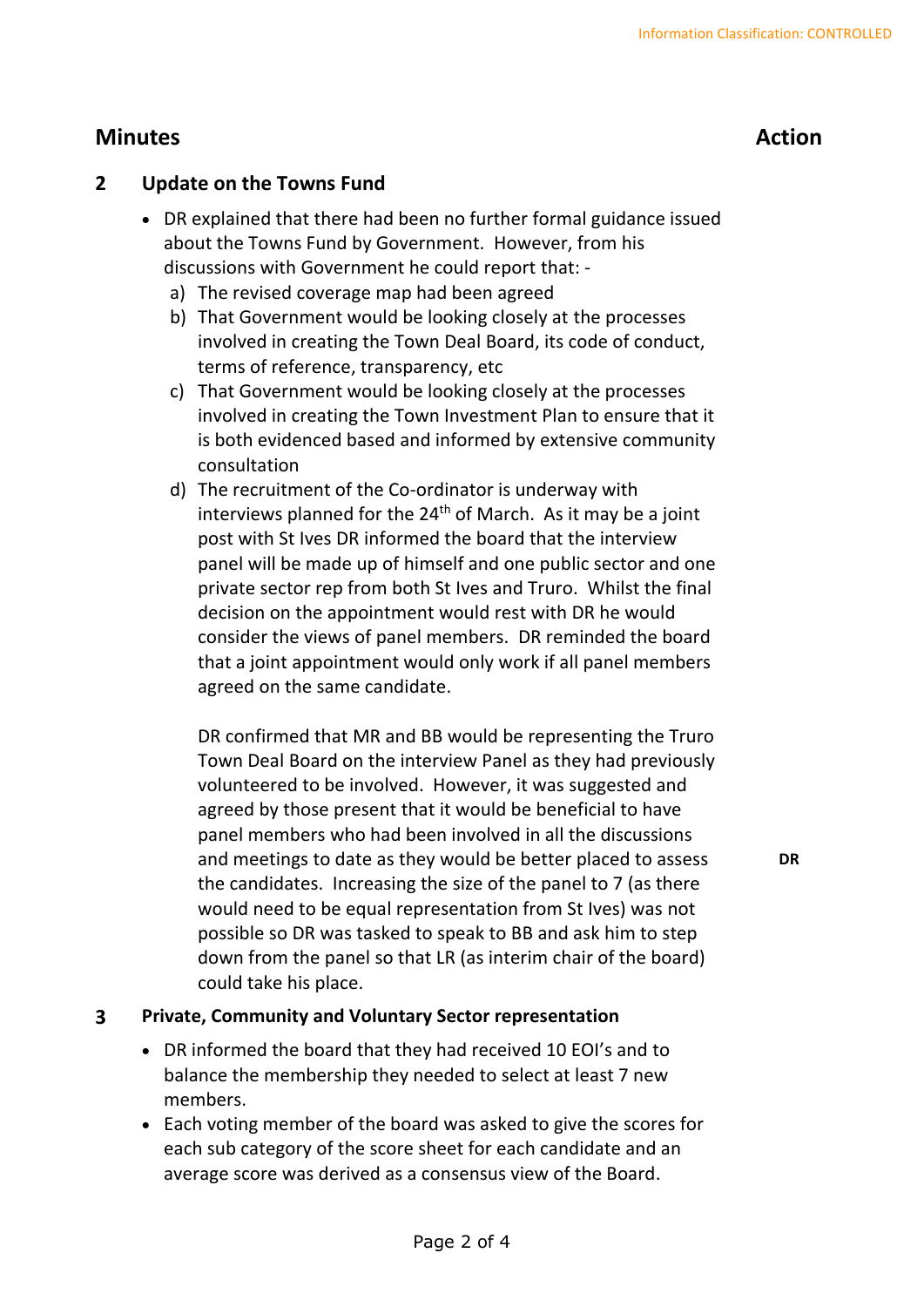# **Minutes Action**

These averages were then entered into the master score sheet by DR. The top 7 scores were then selected which resulted in the following people being invited to join the Truro Town Deal Board: -

- o Alan Stanhope Community/Voluntary
- $\circ$  Carole Theobald Community/Voluntary
- o Harry Pickering Investor/Developer
- o Nigel King Private sector
- o Nigel Knuckey Private Sector
- o Rachel Hammond Private Sector
- o Simon Hendra Private sector
- DR was tasked to contact the successful candidates and invite them to attend the next meeting. He was also asked to provide them with a briefing prior to the meeting so that they came prepared. He was also tasked to contact the unsuccessful candidates as well and thank them for participating in the process.

**4 Next Steps**

- In the absence of any formal Guidance from Government DR outlined his thoughts on how to proceed over the next few weeks, noting the potential restrictions that the Covid 19 outbreak might have on the process;
	- a) Proceed with the recruitment of the Co-ordinator asap.
	- b) To assist them in their work, and to be shared across the 4 towns, it was also agreed that administration support would be necessary and the cost of this would be met from the Capacity Funding budget.
	- c) Once in post the Co-ordinator should use all the available evidence, previous work (Pydar Street consultation, Love Truro, My Town, etc) to develop a draft Town Investment Plan that can then be discussed at the May Board meeting.
	- d) Following this meeting comments would be considered, and a second draft produced for comment at the June Board meeting.
	- e) Following this board meeting the draft of the Truro Town Investment Plan would then be put out for public consultation during June and July with an aim for the final version to be ready for an August submission. What form this consultation will take will depend on how the Covid 19 outbreak develops but there was a firm commitment from the board to get it out as far as possible and to target specific groups (e.g. young people) to ensure that they can comment.

The Board noted though that any document should only be

**DR**